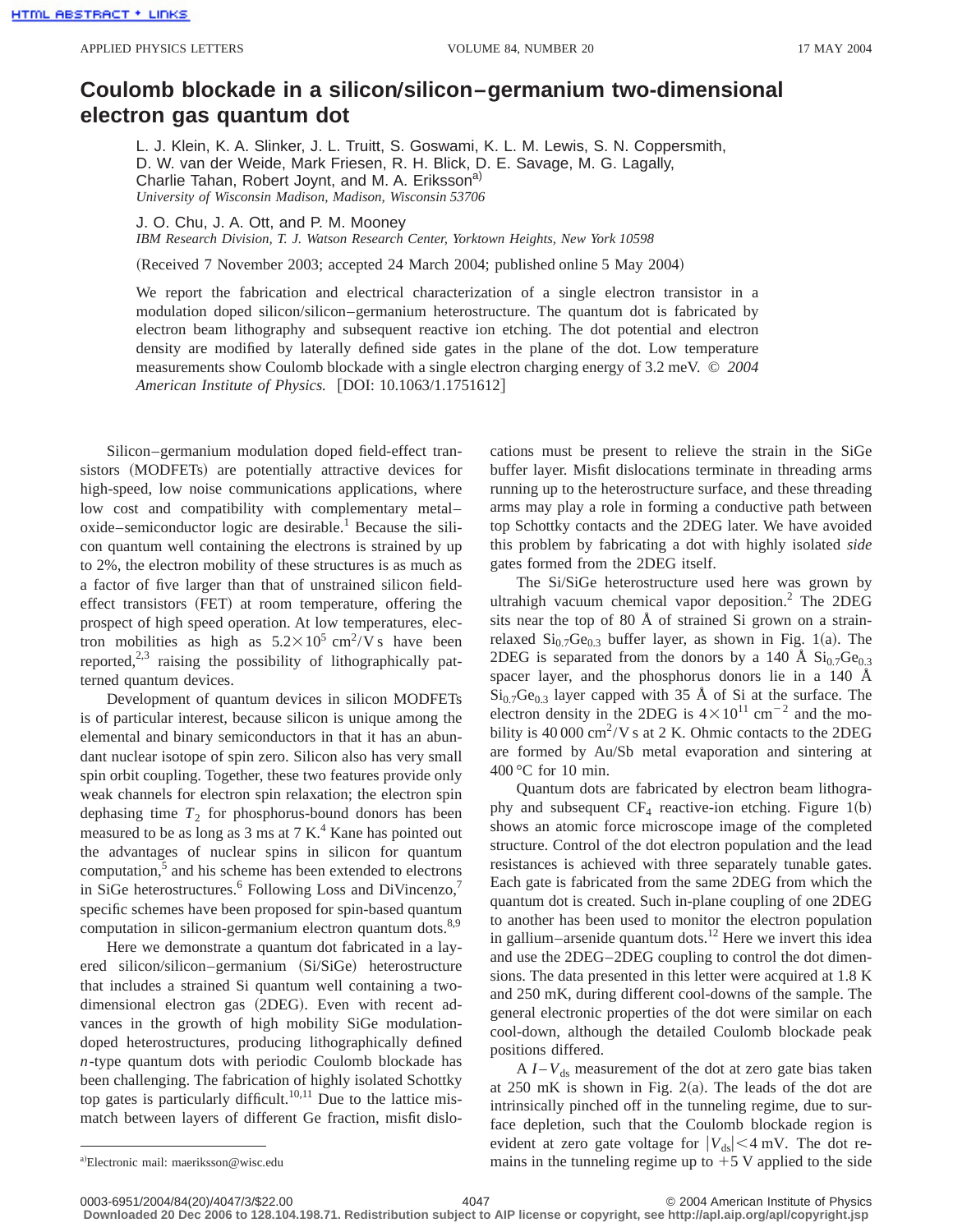

FIG. 1. (a) Transmission electron microscope image of the SiGe heterostructure used in this work. The 2DEG sits near the top of the silicon quantum well. (b) Atomic force microscope image of the fabricated dot with three etch-defined electrostatic side gates.

gates. Conductance oscillations with varying gate voltage are observed for each of the three gates. Typical results are shown in Figs.  $2(b) - 2(d)$  at 1.8 K. A standard lock-in technique is used for conductance measurements with a 100  $\mu$ V ac voltage applied between source and drain at 19 Hz. The periodic spacing of the peaks for the larger gate is  $\Delta V_{g1}$  $=125$  mV. The two smaller gates show correspondingly larger periods ( $\Delta V_{g2}$ =155 mV, $\Delta V_{g3}$ =226 mV). The spacing of the oscillations implies gate-dot capacitances of  $C_{g2}$  $=1.03$  aF and  $C_{g3}=0.71$  aF for the smaller, more distant gates, and  $C_{g1}$ =1.28 aF for the larger, closer gate. These capacitances are smaller than would be expected for top



FIG. 3. Conductance oscillations through the quantum dot as a function of temperature as the voltage on gate 3 is varied.

metal gates because the side gates are in the plane of the dot and are spaced farther away due to the etching necessary to define them. Furthermore, in these configurations some of the electric field lines between the side gates and the dot travel through the air gap (lower dielectric constant) rather than through the SiGe heterostructure. The current flowing through the quantum dot vanishes for some, but not all of the minima between Coulomb blockade peaks. In addition, the minima seem to come in small bunches, with each bunch displaying either deep or shallow minima (Fig. 2). This multiple periodicity may be an indication of a small disorderinduced dot near the primary etch-defined quantum dot. This disorder-induced dot may be a source of parallel conduction under certain ranges of the gate voltages, leading to the shallow minima between some sets of Coulomb blockade peaks. Figure 3 presents Coulomb blockade oscillations through the dot at various temperatures. A broadening and a general increase in the background are apparent at higher temperature, as expected for Coulomb blockade.

Figure 4 is a two-dimensional plot showing *dI*/*dV* measurements with varying gate and drain-source voltages (Coulomb diamonds) for the device. The data were acquired at 250 mK with an 80  $\mu$ V ac voltage applied between drain and source at 200 Hz. The charging energy to overcome the Cou-



FIG. 2. (a)  $I - V$  curve through the dot at zero gate bias showing zero conductance up to 4 mV source-drain voltage.  $(b)$ – $(d)$  Coulomb blockade oscillations through the quantum dot as the voltage is varied on each of the



FIG. 4. Stability plot of the differential conductance through the dot as a function of the voltage on gate 1 and the source-drain voltage, at a tempera-

three side gates (*G*<sup>1</sup> ,*G*<sup>2</sup> ,*G*3) respectively. ture of 250 mK. **Downloaded 20 Dec 2006 to 128.104.198.71. Redistribution subject to AIP license or copyright, see http://apl.aip.org/apl/copyright.jsp**